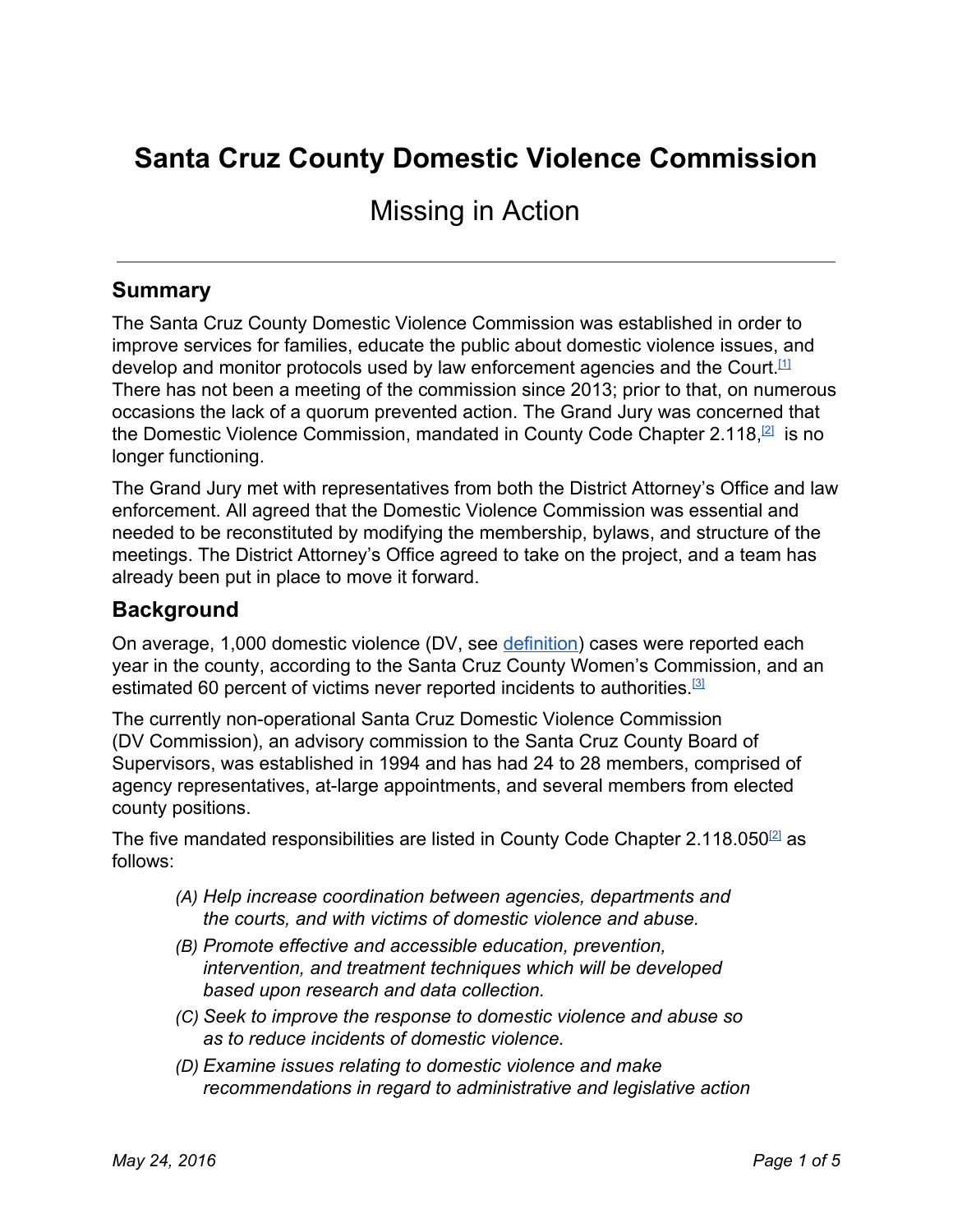*to be taken by the Board of Supervisors.*

*(E) Establish a committee from among its membership, with the addition of a representative from the Office of the Santa Cruz County Counsel, as specified by Penal Code Section [853.6\(](http://www.leginfo.ca.gov/cgi-bin/displaycode?section=pen&group=00001-01000&file=853.5-853.85)a), to develop protocols for use by law enforcement officers and recommend the adoption of said protocols to the Board of Supervisors. [Ord. 4329 § 1, 1994]*

In addition, the DV Commission published annual reports to the community that provided information about local services, statistics, and responses of law enforcement.

# **Investigation**

The Grand Jury's concern that Santa Cruz County no longer had an operational DV Commission was shared by all the individuals interviewed. There was agreement that the membership originally formulated by the County Code was appropriate for the first several years, but was too broadly inclusive and thus not sustainable over time. The extensive membership was initially needed to ensure that the protocols established included all aspects and communities involved with domestic violence, but after the first annual report in 2003 interest diminished, and numerous failed quorums rendered the commission nonfunctional.

The Grand Jury was informed that the DV Commission started out very well and came up with an "awesome" protocol for law enforcement and the domestic violence agencies. It was reported that in addition to having an unwieldy membership, the DV Commission became bogged down in politics and several mandated members did not want to participate.

Many we talked to thought the DV Commission was essential and needed to be reconstituted after modifying the membership, bylaws, and structure of the meetings. These changes would better address the County Code objectives for the DV Commission: coordinating interventions and research, reducing occurrences of DV, increasing agency responsiveness, and recommending multi-agency protocols.

In the past a Domestic Violence Court (see *definition*) existed in the county. This Court brought together key participants to streamline the process of both civil and criminal cases within a single courtroom. Again, everyone emphasized that the Domestic Violence Court had been very valuable and hoped to see it reinstated.

Our investigation yielded several new potential goals for the future DV Commission. These included:

- 1. Review and update the county Domestic Violence Protocols (see [definition\)](#page-3-2).
- 2. Develop a subcommittee to receive, investigate, and resolve complaints.
- 3. Organize support services for victim and perpetrator, such as supervised visitation.
- 4. Encourage and assist in reconstituting the Domestic Violence Court.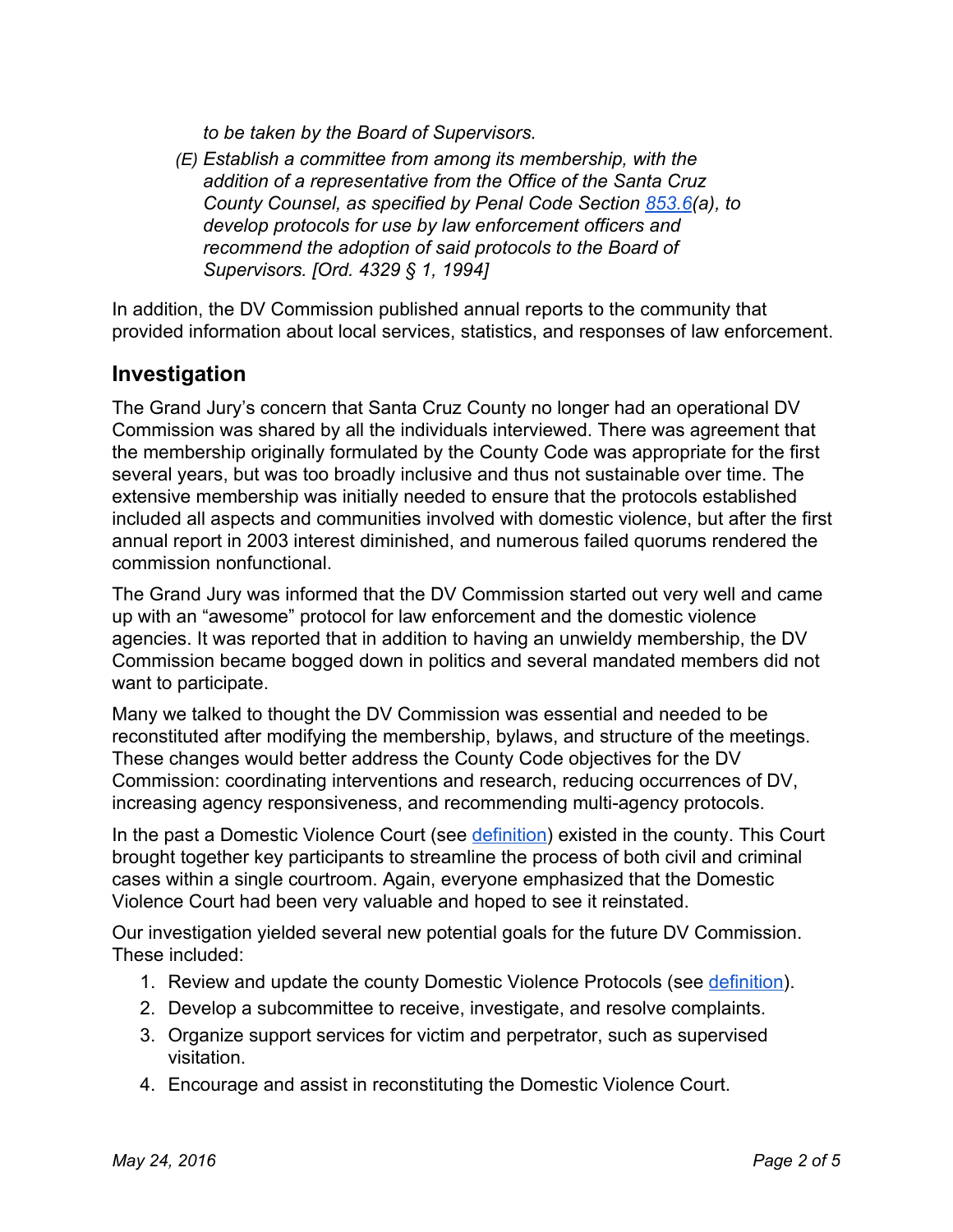The lack of agendas and minutes for the past three years confirmed the DV Commission did not meet; attendance had dwindled, and quorums were unattainable. Nothing was accomplished.

Approximately two years ago, the DA's Office planned to reinstitute the DV Commission, but the momentum was halted when the DA, Bob Lee, died. The Grand Jury has learned that the District Attorney's Office is moving forward and has appointed a lead person with a team in place to establish a modern DV Commission that can function efficiently. The first meeting was scheduled for May 4, 2016.

# **Findings**

- **F1.** The Domestic Violence Commission has not met since 2013.
- **F2.** A quorum was not reached at the majority of the 2013 meetings.
- **F3.** The mandated 24–28 person membership is too large.
- **F4.** The District Attorney's Office has appointed a leader to organize the new Domestic Violence Commission.
- **F5.** There was universal concern that the dedicated Domestic Violence Court had been abandoned.

### **Recommendations**

- **R1.** Domestic Violence Commission meetings should be held monthly during the first six months with the commission determining the ongoing meeting times and schedule. (F1)
- **R2.** The Board of Supervisors should reduce the Domestic Violence Commission membership from 28 to a workable number. (F2, F3)
- **R3.** The District Attorney (or their designee) should be the Domestic Violence Commission's chair for at least the first year. (F4)
- **R4.** The Domestic Violence Commission should report to the Board of Supervisors quarterly for the first year and annually thereafter. (F1)
- **R5.** The Board of Supervisors should direct the Domestic Violence Commission to investigate the re-establishment of the Domestic Violence Court. (F5)

# **Responses Required**

| <b>Respondent</b>                                       | <b>Findings</b> | <b>Recommendations</b>         | <b>Respond Within/</b><br><b>Respond By</b> |
|---------------------------------------------------------|-----------------|--------------------------------|---------------------------------------------|
| <b>Santa Cruz County</b><br><b>Board of Supervisors</b> | $F1-F5$         | R <sub>1</sub> –R <sub>5</sub> | 90 Days<br>August 22, 2016                  |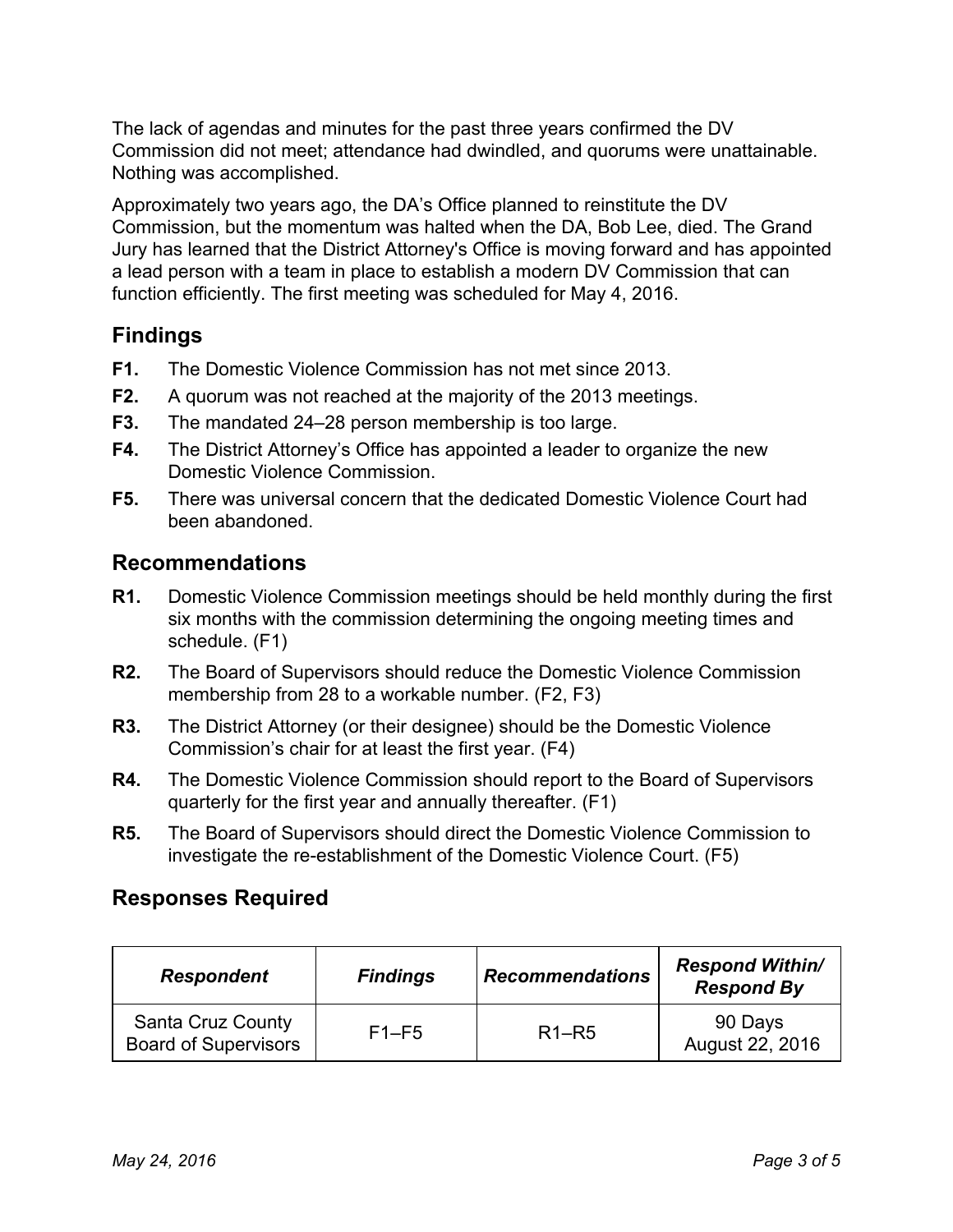# **Definitions**

- <span id="page-3-1"></span>● **Domestic Violence Court:** A court that the criminal cases and resolutions run concurrently with family law cases. Includes probation, Child Protective Services, county council, Public defenders, The District Attorney and family court services.
- <span id="page-3-2"></span>● **Domestic Violence Protocols:**The *Domestic Violence Protocols* are the mutually agreed-upon methods that the agencies involved in domestic violence cases use to communicate and coordinate their actions.
- <span id="page-3-0"></span>● **DV:** *Domestic violence* and emotional abuse are behaviors used by one person in a relationship to control the other. Partners may be married or not married; living together, separated, or dating. As defined in California Penal Code § 13700 <u>™</u>
	- *(a) "Abuse" means intentionally or recklessly causing or attempting to cause bodily injury, or placing another person in reasonable apprehension of imminent serious bodily injury to himself or herself, or another.*
	- *(b) "Domestic violence" means abuse committed against an adult or a minor who is a spouse, former spouse, cohabitant, former cohabitant, or person with whom the suspect has had a child or is having or has had a dating or engagement relationship. For purposes of this subdivision, "cohabitant" means two unrelated adult persons living together for a substantial period of time, resulting in some permanency of relationship. Factors that may determine whether persons are cohabiting include, but are not limited to, (1) sexual relations between the parties while sharing the same living quarters, (2) sharing of income or expenses, (3) joint use or ownership of property, (4) whether the parties hold themselves out as husband and wife, (5) the continuity of the relationship, and (6) the length of the relationship.*
- **DV Commission:**the *Domestic Violence Commission* is a Santa Cruz County advisory commission to the Board of Supervisors.

# **Sources**

#### *References*

- 1. Santa Cruz County Domestic Violence Commision. Accessed April 20, 2016. http://sccounty01.co.santa-cruz.ca.us/da/dvc/Domestic\_violence\_commission\_in\_ [dex.asp](http://sccounty01.co.santa-cruz.ca.us/da/dvc/Domestic_violence_commission_index.asp)
- 2. Santa Cruz County Code. Chapter 2.118. "Domestic Violence Commission." Accessed April 13, 2016. [http://www.codepublishing.com/CA/SantaCruzCounty/?SantaCruzCounty02/Sant](http://www.codepublishing.com/CA/SantaCruzCounty/?SantaCruzCounty02/SantaCruzCounty02118.html) [aCruzCounty02118.html](http://www.codepublishing.com/CA/SantaCruzCounty/?SantaCruzCounty02/SantaCruzCounty02118.html)
- 3. Jessica M. Pasko. 2011. "Santa Cruz Commission for Prevention of Violence